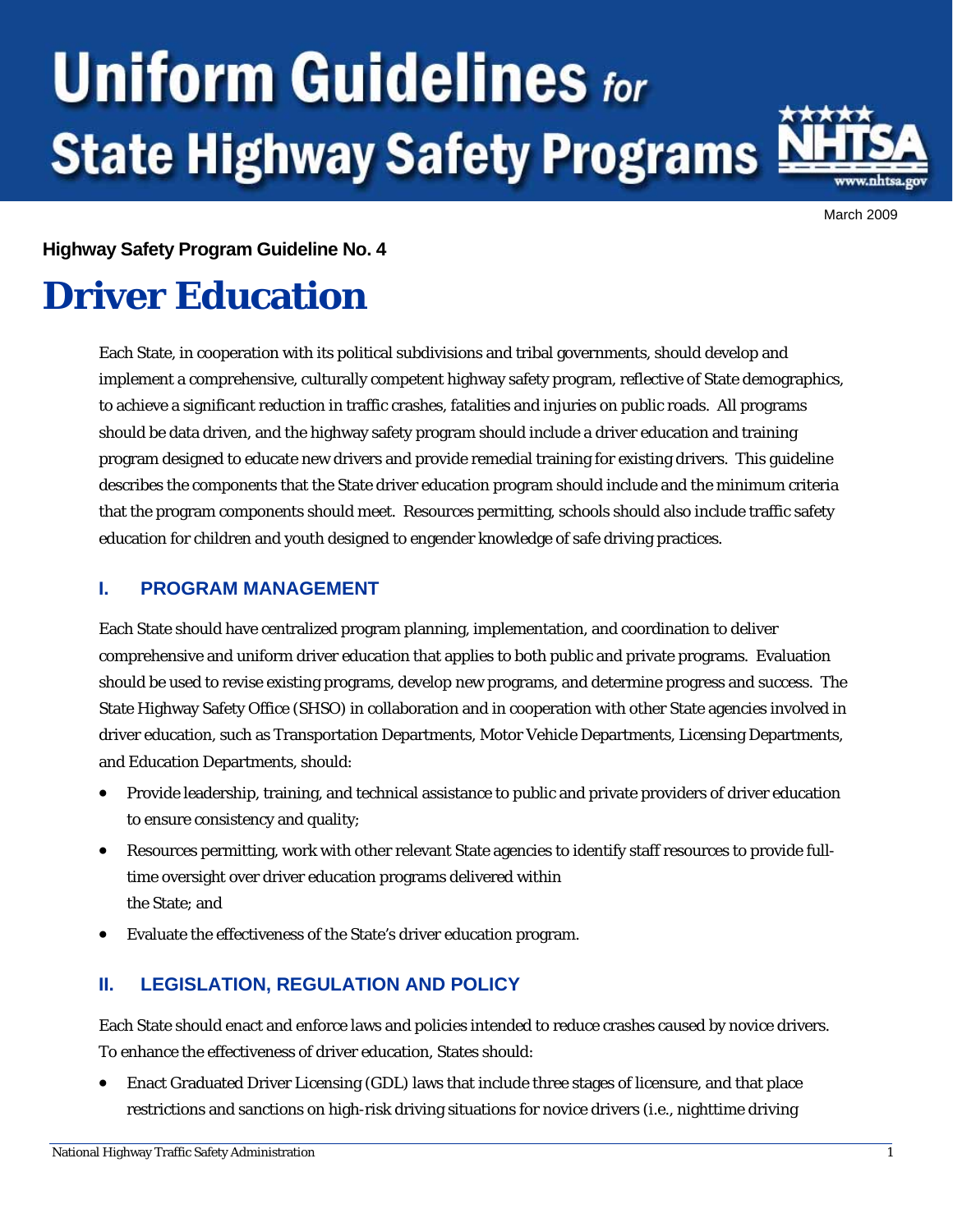restrictions, passenger restrictions, zero tolerance, portable electronic communication and entertainment devices restrictions, and required seat belt use);

- Ensure that the GDL restrictions and sanctions for GDL licensure are adapted for and applicable to motorcycle operators, and enforceable for motorcycle operators;
- Develop driver education standards and guidelines to which all driver education programs, whether public or private, must adhere to satisfy licensing requirements for novice drivers; and
- Ensure that completion of driver education programs will not reduce time required for novice drivers to proceed through a GDL system.

# **III. ENFORCEMENT PROGRAM**

Components of a State driver education enforcement program should include:

- Visible and well-publicized law enforcement of the components of GDL and zero tolerance laws;
- Licensing sanctions for violations of these provisions;
- Evaluation of enforcement efforts to determine effectiveness;
- State agency oversight of driver education programs to ensure delivery of approved State curriculum; and
- Administrative or financial penalties for programs in noncompliance.

# **IV. DRIVER EDUCATION AND TRAINING PROGRAM**

A driver education program should be available to novice drivers and all youths of licensing age and include the following criteria:

- The program is taught by instructors, public or private, certified by the State as qualified for these purposes; examples of such standards might include: minimum levels of education and continuing education, not being convicted of any felony or certain misdemeanor crimes, holding a valid driver license, and setting limits on numbers and types of driving violations.
- All vehicles used in public or commercial Behind the Wheel training have appropriate safety inspections and are equipped with, at a minimum, a safety brake accessible by the driver side passenger, a first aid kit, a fire extinguisher, an instructor rear view mirror and an eye check mirror for the instructor.
- It provides each student with practice driving and/or instruction in at least the following:
	- o Basic driving techniques, including starting, stopping, turning, and basic interaction in controlled environments in light and moderate traffic;
	- o Additional driving techniques, including balanced vehicle movement through steering, braking, and accelerating in a precise and timely manner;
	- o Cognitive aspects of driving, including gap management, recognizing blockage and hazards, responding early and appropriately to hazards and potential hazards, signaling techniques, methods for speed management and effective visual searching, and decision-making and habit-development strategies;
	- o Risk prevention techniques such as skid prevention;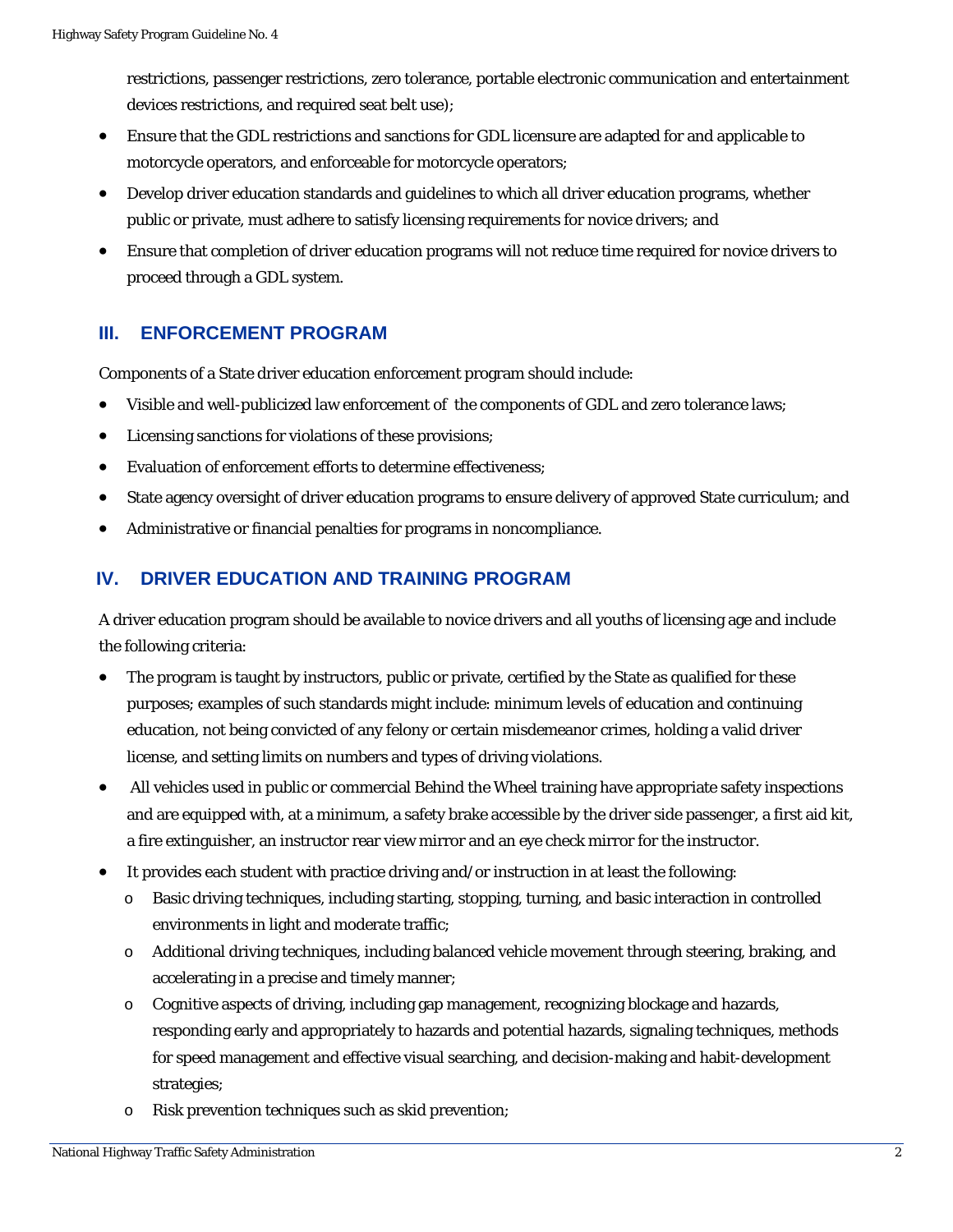- o Rules of the road and other State laws and local motor vehicle laws and ordinances;
- o Attitudinal awareness training that includes how attitudes can have an impact on driving behavior;
- o Peer pressure training including how vehicle operators and passengers can say no in unsafe peerpressure situations and how to utilize leadership skills in managing the driver and the passengers in a vehicle;
- $\circ$  Vehicle technology and the benefit of braking, traction, intelligent handling, and stability systems;
- o Critical vehicle systems and sub-systems requiring preventive maintenance;
- o Vehicle and highway features (including different vehicle and roadway conditions) that:
	- $\blacksquare$ Aid the driver in avoiding crashes;
	- $\blacksquare$ Protect the driver and passengers in crashes; and
	- $\blacksquare$ Maximize the care of the injured.
- o Signs, signals, and highway markings and highway design features that require understanding for safe operation of motor vehicles;
- o Differences in characteristics of urban and rural driving including safe use of modern expressways;
- o Safe Driving Practices, including making good driver decisions; use of occupant restraints; not driving under the influence; and dealing with fatigue, distractions, and aggressive drivers; and
- o Sharing the roadway with other users, especially pedestrians, bicycles, scooters, and motorcycles, who are more physically vulnerable to injury or death in the event of a crash. This should include techniques to increase awareness of motorcycles and other road users.

Each State should also ensure:

- That research and development programs include adequate research, development, and procurement of practice driving facilities, simulators, online teaching resources, and other similar teaching aids for both school and other driver training use;
- There is a program that engages parents and/or guardians in the driver education and GDL programs;
- There is a program for adult driver training and retraining; and
- Commercial driving schools are licensed and instructors are certified in accordance with applicable State laws, regulations or other criteria.

### **V. COMMUNICATION PROGRAM**

States should develop and implement communication strategies directed at supporting policy and program elements. The SHSO, in collaboration and cooperation with driver education and training and highway safety partners, should consider a statewide communications plan and campaign that:

- Informs the public, especially parents, about State GDL laws;
- Identifies audiences at particular risk and develops appropriate messages;
- Provides culturally competent materials;
- Informs parents/guardians and young drivers about the role of supervised driving and the State's GDL law;